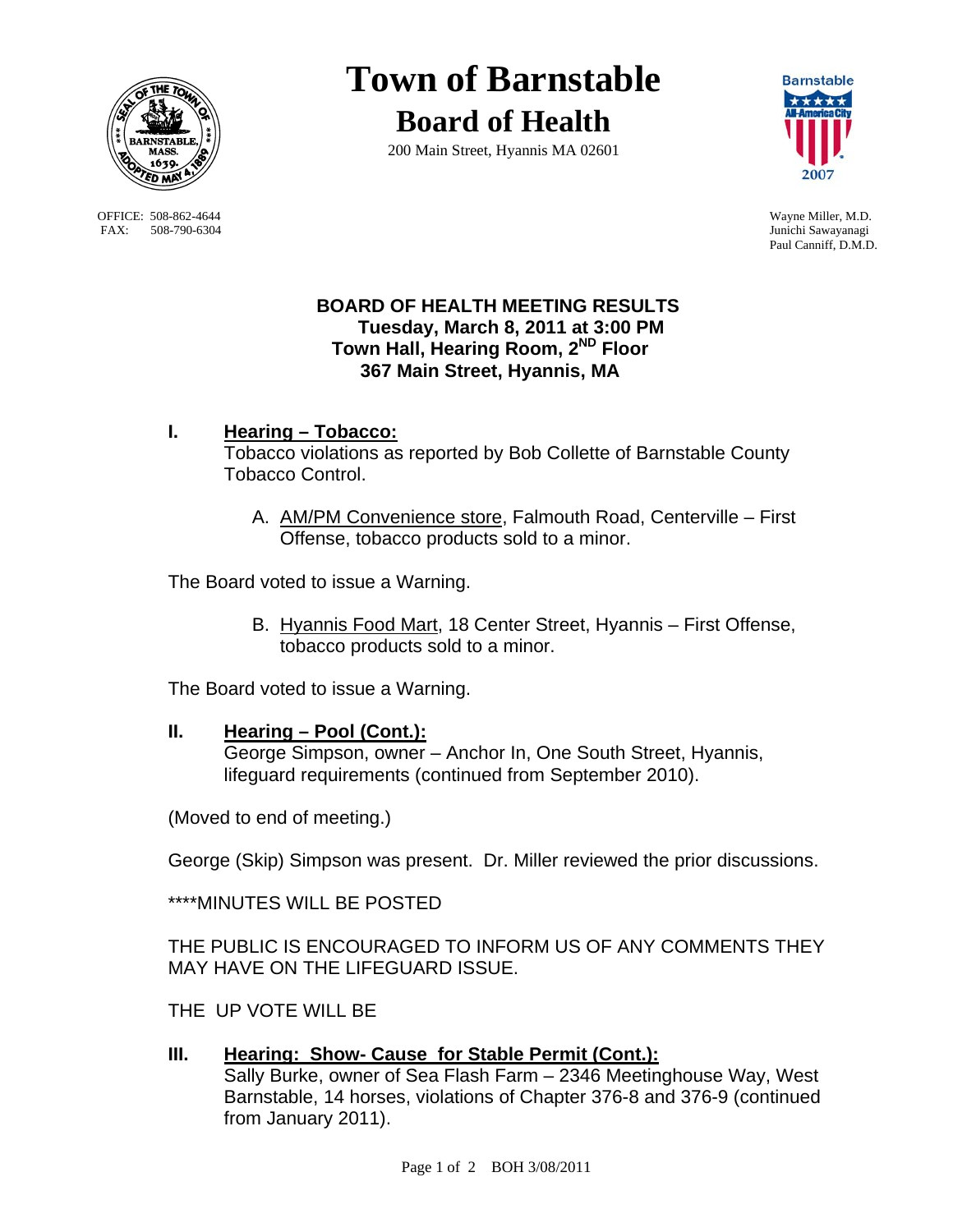Update for the Board members.

Sally Burke said she has not yet determined whether they will be composting at the property. She has been removing the manure there approximately every two weeks. The deadline is still at July 2011. Sally Burke is requested to appear at the July 2011 Board meeting.

## **IV. Hearing – Underground Storage Tank**

Jeffrey Lowery, owner – 88 Bay Road, Cotuit, MA. Underground storage tank (continued from February 2011).

Jeffrey and Nancy Lowery were present. Mr. Lowery said they purchased the 1,000 gallon tank from Owen Corning. It is fiberglass and Owen Corning guaranteed it for 100 years. It was purchased during the Carter Administration and during an energy crisis. They chose the tank after considering the environment and energy conservation etc. They went to the expense of this size because it afforded the protection of the environment they wanted. The Lowerys were unaware of the regulation requiring removal of underground tanks until the most recent letter received 11/24/10.

The Board explained to the Lowerys that the fiberglass tanks are also susceptible to leakage.

Upon a motion duly made by Dr. Canniff, seconded by Junichi Sawayanagi, the Board voted on the following: 1) abandon the use of the underground tank (1,000 gallon) by July 1, 2011, and unless approved by the Fire Department for "abandonment in place", then the tank must be removed by August 15, 2011. (Unanimously, voted in favor.)

## **V. Variances – Septic (New):**

A. Gregory MacDougall representing Sacha Negron and Michael James, owners – 165 Parker Road, West Barnstable, Map/Parcel 176-027, 45,378 square feet lot, setback variances to wetlands and well.

Upon a motion duly made by Dr. Canniff, seconded by Junichi Sawayanagi, the Board voted to approve the variance with the following conditions: 1) a twobedroom Deed Restriction will be filed at the Barnstable County Registry of Deeds, and 2) a proper copy of the deed restriction will be submitted to the Public Health Division. (Unanimously, voted in favor.)

#### **CONTINUED** B. Carmen Shay representing Allen Halliday, Trustee – 154 **TO APRIL 2011** Eel River Road, Osterville, Map/Parcel 115-010-001, 74,985 square feet lot, setback variances for septic tank and pump chamber to wetlands.

## **VI. Variances – Septic (Cont.):**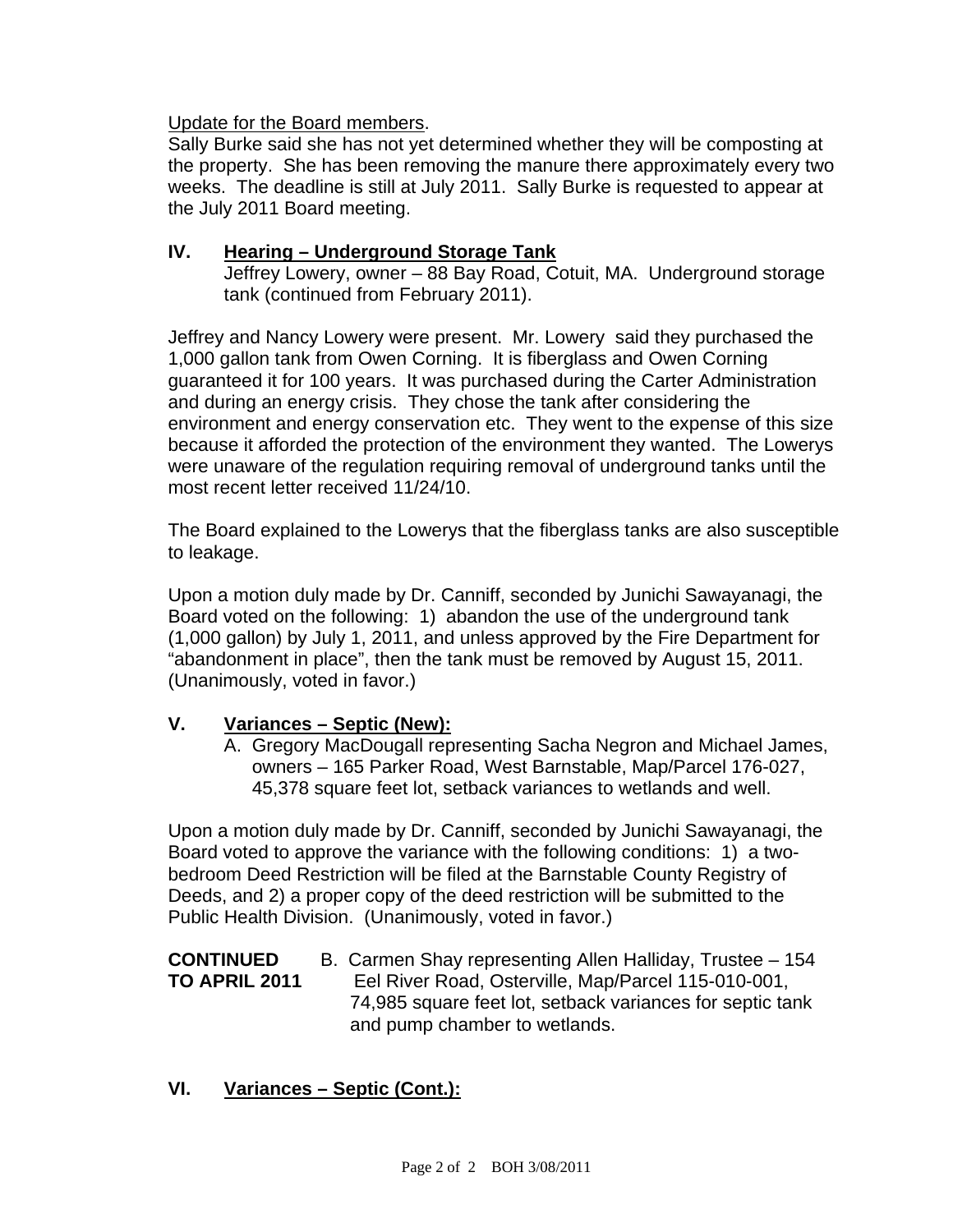Joe Henderson, Horsley Witten Group representing Town of Barnstable, owner – 425 Sandy Neck Road, West Barnstable, additional information on capacity of system (continued from Board meeting Feb 10, 2011).

# **VII. Variance – Food (Cont):**

A. Mario Mariani representing Pain D'Avignon Café – 15 Hinckley Road, Hyannis, outdoor dining, air curtain variance (continued from December 2010).

Mario Mariani was present.

B. Michael Thiel representing Michael's Creative Baking – 424 Main Street, Hyannis (formerly, Center News), grease trap variance.

Michael Thiel said he will like a sandwich – bakery counter and all the baked products will be made at their other location.

The Board voted to approve a grease trap variance with the following conditions: 1) the DPW must be in agreement as the property is tied to sewer, 2) based on the menu submitted 3/8/11 with the items prepared offsite noted, and 3) a log will be kept and made accessible to the Public Health Inspector.

C. Cynthia Hall representing Osterville Farmers Market, Osterville Historical Museum, 155 West Bay Rd, Osterville, donuts.

No variance required as the applicant has decided to make the product off-site at a residential kitchen.

The Board did officially vote to approve donuts at the Farmer's Market (already covered under baked goods.) provided they are made off-site

## **VIII. Regulation / Policy:**

 Tobacco Policy: Propose change in length of time to review records of establishment - extending time beyond two years.

The Boarded voted 1) to change from two years to five years, 2) the Board may suspend the owner's right to sell tobacco for up to 4 days at the third offense. And the fine for the fourth, the fifth and any subsequent offenses would be  $$$ 500.

## **IX. Old / New Business:**

A. Craigville Beach DCPC Septage Pumping.

Mr. McKean reviewed the forms the Cape Cod Commission has designed for the Pumping records. The staff recommended that the forms be done with a yellow carbon backup so that the inspectors give one copy to the owner and submit the original to the town.